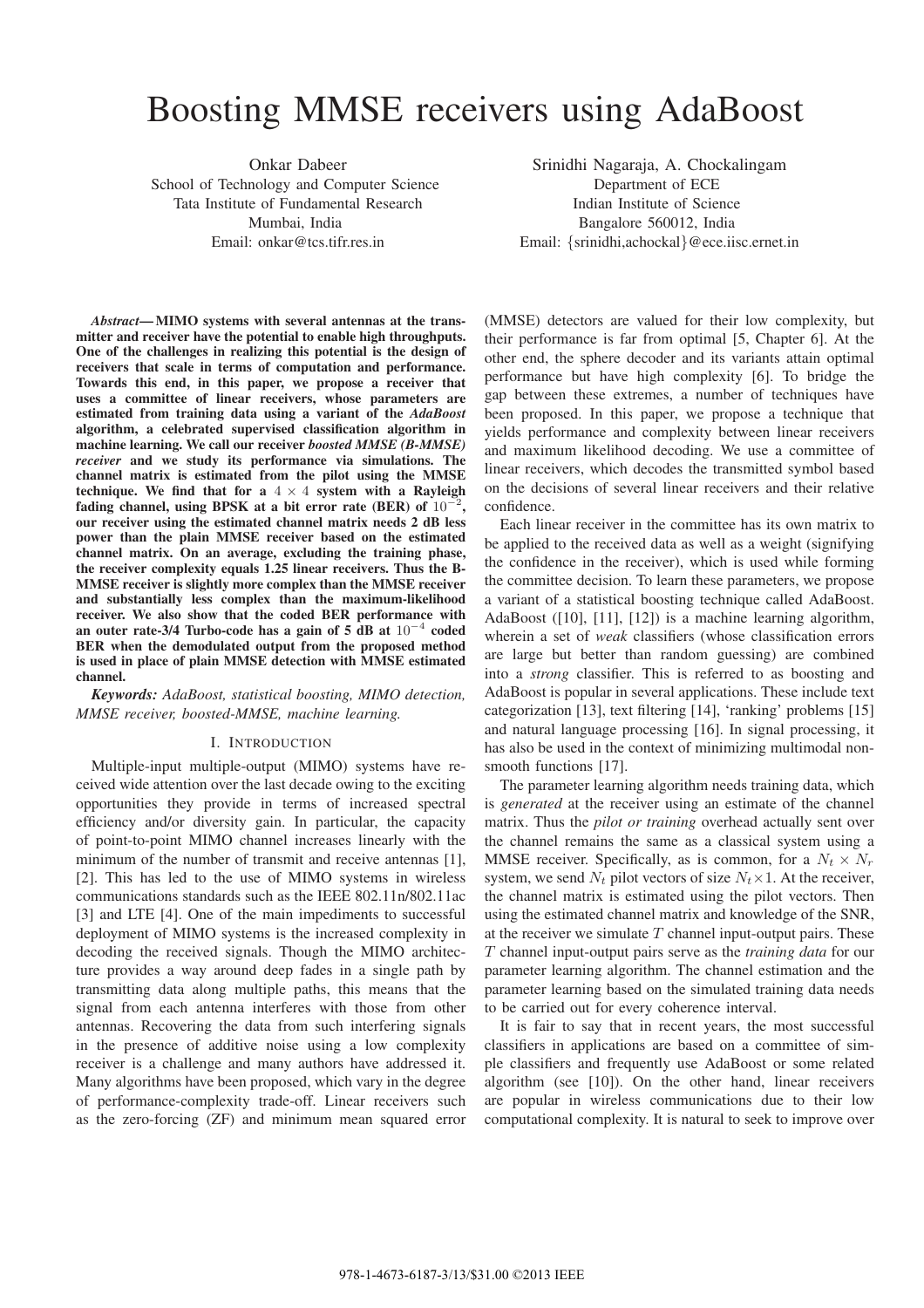linear receivers by considering a committee of linear receivers, and given its success story, AdaBoost is a natural candidate to learn the parameters of such a committee. We note that in recent years, ideas from machine learning have been used in communications [18], [19], [20], [21], [22]. In particular, [22] proposes joint channel estimation and multiuser detection based on a "total least squares" approach. It uses boosting to search for the best solution, an idea similar to that proposed in [17] for optimization. This usage of boosting is different from our proposed receiver structure, which uses a combination of a committee of linear receivers and AdaBoost. To the best of our knowledge, this combination is new and has not been reported before. We believe that a committee of linear receivers is a basic and natural receiver structure that merits systematic study, and this paper makes a first effort in this direction.

We call our receiver boosted MMSE (B-MMSE), since at each stage of the algorithm we use the weighted empirical MMSE over the training data to find good linear receivers to incorporate in the committee. BER analysis of the B-MMSE receiver is hard due to its non-linear and iterative nature. In this first paper, our goal is to motivate the receiver, explain the learning algorithm in detail, and evaluate receiver performance (uncoded as well as coded BER) with simulations. We find that the B-MMSE receiver significantly outperforms the conventional MMSE receiver with an average complexity than is less than that of two linear receivers. In particular, our simulation results show a gain of about 2 dB at an uncoded BER of  $10^{-2}$ for a  $4 \times 4$  V-BLAST MIMO system with BPSK and  $T = 64$ training vectors. Moreover, this gain in uncoded BER carries over and is amplified in the presence of an outer code. We find that the coded BER performance with an rate-3/4 turbo code has a gain of 5 dB at  $10^{-4}$  coded BER when the demodulated output from the proposed method is used in place of plain MMSE detection with MMSE estimated channel, which is significant.

The rest of the paper is organized as follows. The system model is presented in Sec. II. The proposed AdaBoost algorithm applied to MIMO detection is presented in Sec. III. BER performance results are presented in Sec. IV. The conclusions are given in Sec. V.

#### II. SYSTEM MODEL

Consider a V-BLAST MIMO system with  $N_t$  transmit and  $N_r$  receive antennas. Let  $\mathbf{x} \in \mathbb{Q}^{N_t}$  be the transmitted vector where  $Q \subset \mathbb{C}$  is the modulation alphabet of size Q. Let  $H \in$  $\mathbb{C}^{N_r \times N_t}$  denote the channel gain matrix, whose entries are i.i.d. and  $\mathbf{H} \sim \mathbb{C}\mathcal{N}(0, 1)$ . The received vector y is given by

$$
y = Hx + n, \tag{1}
$$

where  $n$  is the noise vector whose entries are modeled as i.i.d.  $\mathbb{C}\mathcal{N}(0,\sigma^2)$ .

The maximum-likelihood receiver is given by:

$$
\widehat{\boldsymbol{x}}_{ML} = \arg\min_{\boldsymbol{x} \in \mathbb{Q}^{N_t}} \|\boldsymbol{y} - \mathbf{H}\boldsymbol{x}\|^2. \tag{2}
$$

The computational complexity in  $(2)$  is exponential in  $N_t$ since the set  $Q^{N_t}$  has size  $Q^{N_t}$ . Thus even for moderately large values of  $Q$  and  $N_t$ , the receiver is computationally intractable. To reduce complexity, it is common to consider a linear receiver: the estimate of x is given by  $\mathcal{Q}(\mathbf{Gy})$ , where  $G \in \mathbb{C}^{N_t \times N_r}$  is a suitably chosen matrix and  $\mathcal{Q}(z)$  is the nearest neighbor quantizer for the input constellation Q applied to each component of the vector z. The complexity of this receiver is dominated by the matrix multiplication **G**y and is  $O(N_tN_r)$ . For example, for the MMSE receiver,

$$
\mathbf{G}_{MMSE} = \left(\mathbf{H}^{H}\mathbf{H} + \frac{\sigma^{2}}{E_{s}}\mathbf{I}\right)^{-1}\mathbf{H}^{H},\tag{3}
$$

where we have assumed that  $E[\boldsymbol{x}\boldsymbol{x}^{H}] = E_{s}\mathbf{I}$ .

The MMSE receiver is widely used owing to its low complexity and improved performance compared to the ZF receiver. However, the performance of the MMSE receiver is far away from that of ML, even in the case of perfect channel gain information. In this paper, we aim to improve on MMSE receiver by using a *committee* of linear receivers instead of just a single MMSE receiver. The structure of the receiver we propose is described in the next section.

## III. BOOSTING MMSE RECEIVER

In this section, we describe a collection of linear receivers, whose decisions are combined to form a final decision. We call this a committee of linear receivers. Below, we describe the structure of the receivers and propose an algorithm to learn the parameters based on AdaBoost.

**Committee of Linear Receivers:** Let  $\mathbf{G}_1, \cdots, \mathbf{G}_R$  be  $N_t \times N_r$  complex matrices and let  $\alpha_1, \dots, \alpha_R$  be non-negative weights. Given observation **y**, let  $\hat{\mathbf{x}}^{(r)} = Q(\mathbf{G}_r \mathbf{y})$ . Then our estimate of x, (the nth component of x) is formed as follows: estimate of  $x_n$  (the *n*th component of  $x$ ) is formed as follows:

$$
\widehat{x}_n = \arg\max_{q \in \mathsf{Q}} \sum_{r=1}^R \alpha_r 1(\widehat{x}_n^{(r)} = q),\tag{4}
$$

where  $1(\cdot)$  is the indicator function which is 1 if the argument is true, and is 0 otherwise. In words, this receiver assigns confidence weight  $\alpha_r$  to receiver  $\mathbf{G}_r$ , and picks the input symbol which results in highest net confidence. Thus we are using a committee of linear receivers. The case  $R = 1$  corresponds to usual linear receivers. We see that the complexity of the receiver is dominated by the matrix multiplication in the R receivers, that is, it is of order  $O(RN_tN_r)$ , which for a fixed  $R$  is much smaller than that of the ML receiver. To reduce complexity, we would like to choose  $R$  as small as possible.

To implement the committee of linear receivers, we wish to find good choices of R,  $\mathbf{G}_1, \cdots, \mathbf{G}_R$  and  $\alpha_1, \cdots, \alpha_R$  to get much better performance than MMSE. Towards this end, we use ideas from statistical learning. We describe our approach below starting with the description of how the training data is generated.

**Generating Training Data:** Let  $\{\boldsymbol{x}_t\}_{t=1}^T$  be pre-generated with an i.i.d. uniform distribution from the input modulation constellation and stored in memory. Similarly we pre-generate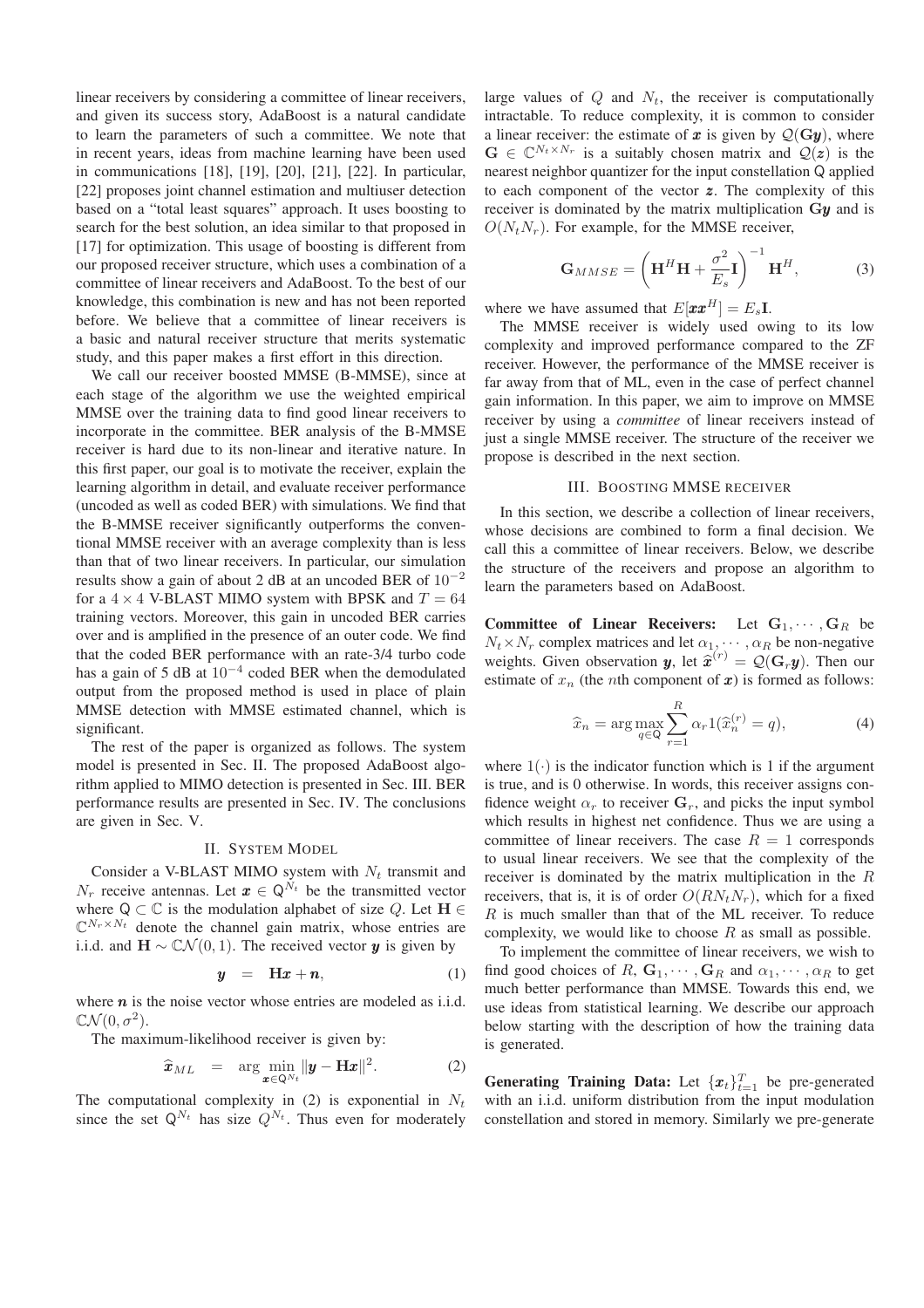i.i.d.  $N(0, \sigma^2)$  noise samples  $\{n_t\}_{t=1}^T$  and store them in memory. Then we generate the channel output samples using memory. Then we generate the channel output samples using

# $y_t = Hx_t + n_t$ .

Since  $\{\boldsymbol{x}_t, \boldsymbol{n}_t\}_{t=1}^T$  are stored in the memory, only  $\boldsymbol{y}_t$  needs to be generated for each coherence period. Hence the generation of training data has complexity  $O(T N_t N_r)$ . The data  $\{\boldsymbol{x}_t, \boldsymbol{y}_t\}_{t=1}^T$  is used for learning the receiver parameters.

**Finding** R,  $G_1, \dots, G_R$  and  $\alpha_1, \dots, \alpha_R$ : We adapt the Stagewise Additive Modeling using Multiclass Exponential Loss (SAMME) algorithm proposed by [12]. The SAMME algorithm itself is a multiclass generalization of the celebrated supervised classification algorithm AdaBoost [10, Chapter 10]. At a high level, the algorithm proceeds as follows. We pick **G**<sup>1</sup> to minimize the empirical mean square error (MSE) on the training data. Then we look at all input symbols in the training data where the receiver  $Q(G_1y)$  makes an error. We next assign weights to the training data so that the erroneous symbols have higher weight and then we find  $G_2$  to minimize the weighted empirical MSE over the training data. The process continues in this stagewise manner to find  $\mathbf{G}_r$ ,  $\alpha_r$  oneby-one. To keep  $R$  (and thus the complexity) low, we adapt it to the channel condition.

Let  $X = [\mathbf{x}_1, ..., \mathbf{x}_T]$  and let  $x_{n,t}$  denote the  $(n, t)$  entry of the matrix. The algorithm we propose is the following.

1) We initialize the training set weights with

$$
w_{n,t}=\frac{1}{N_tT}\ \ \text{ for all }\ \ 1\leq t\leq T,\ \ 1\leq n\leq N_t.
$$

2) For rounds  $r = 1, \cdots, R$ :

a) Find  $G_r$  by minimizing the weighted MSE:

$$
\sum_{t=1}^{T} \sum_{n=1}^{N_t} w_{n,t} |x_{n,t} - \tilde{x}_{n,t}^{(r)}|^2
$$

where

$$
\tilde{\boldsymbol{x}}_t^{(r)} = \mathbf{G}_r \boldsymbol{y}_t.
$$

Assuming  $T \geq N_r$  and  $\sum_{t=1}^T w_{t,n} \mathbf{y}_t \mathbf{y}_t^H$  to be nonsingular, the *n*th row of  $\mathbf{G}_r$  is given by

$$
\sum_{t=1}^T w_{t,n} x_{n,t} \boldsymbol{y}_t^H \left[ \sum_{t=1}^T w_{t,n} \boldsymbol{y}_t \boldsymbol{y}_t^H \right]^{-1}
$$

.

b) Let  $\hat{x}_{n,t}^{(r)} = \mathcal{Q}(\tilde{x}_{n,t}^{(r)})$  and compute the error rate:

$$
ERR_r = \sum_{n=1}^{N_t} \sum_{t=1}^{T} w_{n,t} 1\left(x_{n,t} \neq \hat{x}_{n,t}^{(r)}\right),
$$

where  $1(\cdot)$  is an indicator function, which is 1 if the argument is true and is 0 otherwise.

c) Set

$$
\alpha_r = \ln\left(\frac{1 - \text{ERR}_r}{\text{ERR}_r}\right) + \ln(Q - 1).
$$

d) Set

$$
w_{n,t} = w_{n,t} \exp\left(\alpha_r 1\left(x_{n,t} \neq \hat{x}_{n,t}^{(r)}\right)\right)
$$

and normalize the  $\{w_{n,t}\}\$  so they sum to 1.

3) Output 
$$
G_1, \cdots, G_R
$$
 and  $\alpha_1, \cdots, \alpha_R$ .

**Adaptation to channel condition:** If the channel condition is good and  $\text{ERR}_r = 0$  for some r, then continuing the iterations will not change the weights, so the iteration can be stopped at this point. Further if the channel is bad and  $\text{ERR}_r > (1 - \frac{1}{Q})$ , the filter is doing worse than random guessing, so the iteration the filter is doing worse than random guessing, so the iteration can be stopped and the current round ignored (except when  $r = 1$ ).

In Algorithm 1 below, we give the pseudo-code of the parameter learning algorithm.

**Discussion of the algorithm:** Step 2a) of the above algorithm is computationally most expensive and determines the complexity of the algorithm. The complexity of forming the matrix  $G_r$  is  $O(TN_tN_r) + O(N_r^3)$ , and since we have R<br>rounds the complexity is of order  $O(RN_T(N_t + N^2))$  which rounds, the complexity is of order  $O(RN_r(TN_t+N_r^2))$ , which<br>is substantially smaller than the exponential complexity of is substantially smaller than the exponential complexity of the ML receiver. The training complexity is incurred only once per coherence time of the channel. Thus in applications such as WLANs or low-mobility cellular users, the training complexity is not large. Also we let  $R$  depend on the channel realization. As a consequence,  $R$  is usually small, and is large only occasionally. Consequently, the average complexity of the receiver is low.

The specific algorithm we have used to compute  $\mathbf{G}_1, \cdots, \mathbf{G}_R$  and  $\alpha_1, \cdots, \alpha_R$  is an adaptation of the SAMME algorithm [12], which itself is motivated by AdaBoost (see for example [10, Chapter 10]). We note that in AdaBoost, usually the classifier in each round is chosen to minimize a bound on the weighted classification error. However, this optimization problem does not have an analytical solution in our case. Instead of resorting to numerical optimization, we have taken the approach of using weighted MSE as the error metric in our algorithm, which leads to a closed-form solution in Step 2a) of the algorithm. Thus our learning algorithm differs from AdaBoost/SAMME algorithm in Step 2a) described above.

Since we start with equal weights initially, and we use the weighted empirical MSE for choosing the linear receivers in the committee, we call our receiver Boosted MMSE (B-MMSE). It is natural to ask if this committee always has better performance than say the MMSE receiver. However, BER analysis of the B-MMSE receiver is analytically intractable due to the nonlinear nature of the receiver. In the next section, we use simulations to study its performance.

## IV. BER PERFORMANCE OF THE B-MMSE RECEIVER

In this section we present the simulated BER performance of the proposed B-MMSE receiver and compare it with the MMSE receiver. Throughout we consider a  $4 \times 4$  V-BLAST MIMO system. While the description of the receiver and the parameter learning algorithm so far is applicable to any modulation, in this section we focus on BPSK.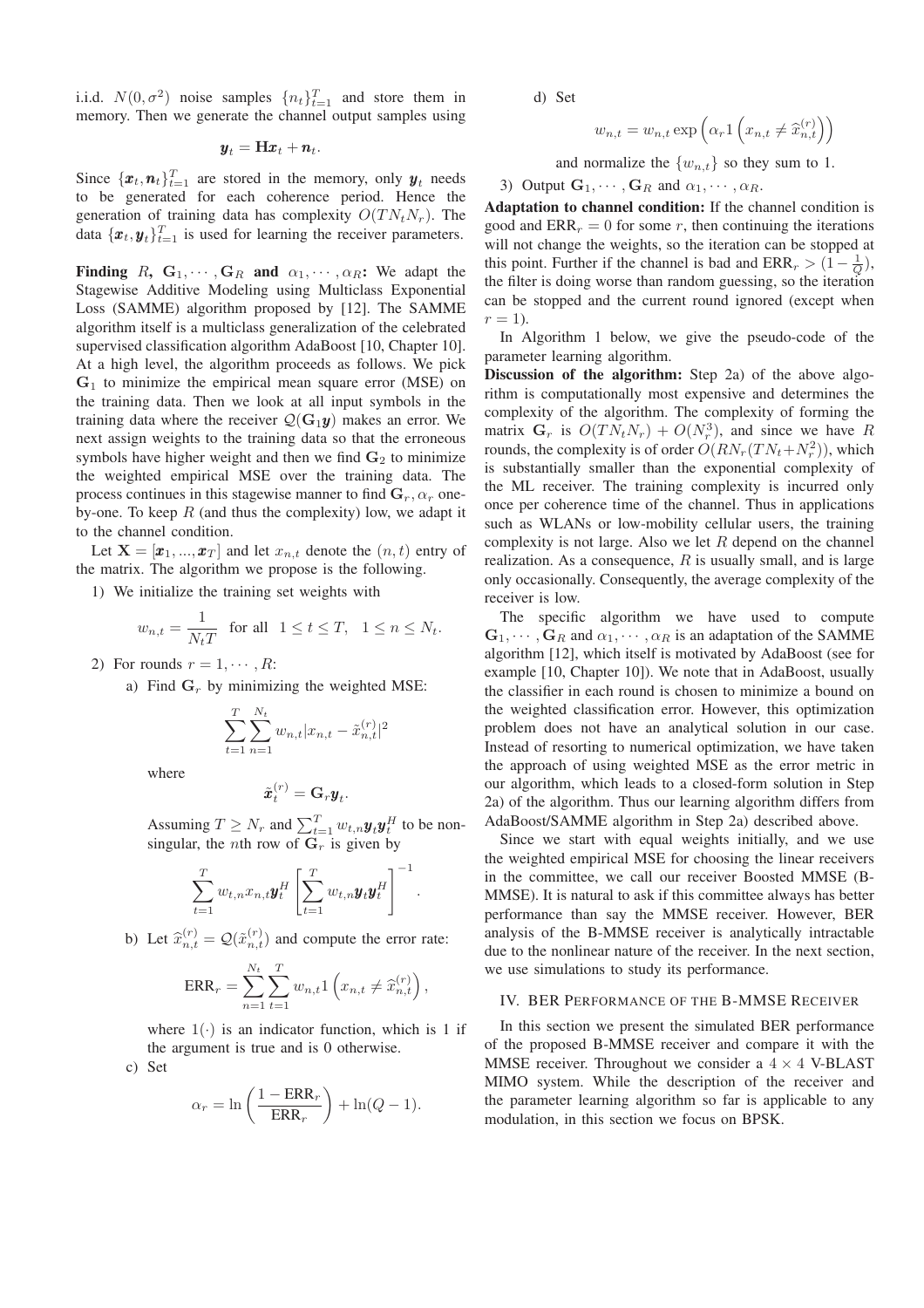**Training Phase:**  $\mathbf{Y}_T \leftarrow [\boldsymbol{y}_1 \boldsymbol{y}_2 \cdots \boldsymbol{y}_t \cdots \boldsymbol{y}_T]$  $\mathbf{X} \leftarrow [\pmb{x}_1\pmb{x}_2\cdots\pmb{x}_t\cdots\pmb{x}_T]$ **Initializations:**  $stop\_flag \leftarrow 0$ <br> $\alpha \leftarrow \phi$  $G \leftarrow \phi$ **while**  $stop\_flag = 0$  **do** Find  $\mathbf{G}_r$ : The *n*th row of  $\mathbf{G}_r$  is given by  $\sum_{i=1}^{T}$  $\sum_{t=1}^{\infty} w_{t,n}x_{n,t}\boldsymbol{y}_{t}^{H}$  $\left[\frac{T}{\sqrt{2}}\right]$  $\sum_{t=1}^{\infty} w_{t,n} \boldsymbol{y}_t \boldsymbol{y}_t^H$  $1^{-1}$ where  $x_{n,t}$  is the  $(n, t)$ th entry of **X**  $\widehat{\mathbf{X}}_{T}^{(r)} \leftarrow \mathcal{Q}(\mathbf{G}_r \mathbf{Y}_T)$  $\text{ERR}_r = \sum_{r=1}^{N_t} \sum_{t=1}^{T}$ *n*=1 *t*=1  $w_{n,t}$ <sup>1</sup>  $\left(x_{n,t}\neq \widehat{x}_{n,t}^{(r)}\right)$ **if**  $ERR_r > (1 - \frac{1}{Q})$  **then**<br>**if**  $r = 1$  **then if**  $r = 1$  **then**  $\alpha \leftarrow \{1\}, \mathcal{G} \leftarrow \{\mathbf{G}_1\}$ **end**  $stop\_flag \leftarrow 1$ **else** if  $ERR_r = 0$  **then**  $\alpha_r = \ln\left(\frac{1-\epsilon}{\epsilon}\right) + \ln(Q-1)$ where  $\epsilon > 0$  has a very small value.  $\boldsymbol{\alpha} \leftarrow \boldsymbol{\alpha} \bigcup \{\alpha_r\}, \mathcal{G} \leftarrow \mathcal{G} \bigcup \{\mathbf{G}_r\}$  $stop\_flag \leftarrow 1$ **else**  $\alpha_r \leftarrow \ln \left( \frac{1 - \text{ERR}_r}{\text{ERR}_r} \right)$  $\Big)+\ln(Q-1)$  $w_{n,t} \leftarrow w_{n,t} \exp\left(\alpha_r 1\right)$  $(x_{n,t} \neq \hat{x}_{n,t}^{(r)})$  $w_{n,t} \leftarrow \frac{w_{n,t}}{\sum_{i=1}^{N_t} \sum_{j=1}^{T_i}}$ *n*=1 *T*  $\sum_{t=1}^{n} w_{n,t}$  $\boldsymbol{\alpha} \leftarrow \boldsymbol{\alpha} \bigcup \{\alpha_r\}, \, \mathcal{G} \leftarrow \mathcal{G} \bigcup \{\mathbf{G}_r\}$ **if**  $r = R$  **then** stop\_flag  $\leftarrow$  1 **else**  $r \leftarrow r + 1$ **end end Detection Phase: for**  $r \leftarrow 1$  **to** |G| **do**  $\widehat{\bm{x}}^{(r)} \leftarrow \mathcal{Q}(\mathbf{G}_r \bm{y})$ **end**  $\widehat{x}_n \leftarrow \arg\max_{q \in \mathsf{Q}}$ *R*  $\sum_{r=1} \alpha_r 1(\widehat{x}_n^{(r)} = q)$ 

**Algorithm 1:** Boosting MMSE Receiver



Fig. 1. BER performance of the B-MMSE receiver in 4 *×* 4 V-BLAST MIMO for different values of *T*. MMSE channel estimate is used.

In the simulations, we use the MMSE channel estimate **H** which can be obtained by sending an  $N_t \times N_t$  *orthonormal* pilot matrix **X***pilot* over the channel with power P and observing the corresponding output

$$
\mathbf{Y}_{pilot} = \sqrt{P} \mathbf{H} \mathbf{X}_{pilot} + \mathbf{W}
$$

where the columns of W are i.i.d. noise vectors. The corresponding MMSE channel estimate is

$$
\hat{\mathbf{H}} = \frac{P}{P + \sigma^2} \mathbf{Y}_{pilot} \mathbf{X}_{pilot}^H.
$$
\nIn Figure 1, we compare the B-MMSE receiver for different

values of training length  $T$  with the MMSE receiver. We can see that the proposed method, with 64 training vectors, has a gain of about 2 dB when compared to MMSE detector at a BER of  $10^{-2}$ . The performance improves with increasing number of training vectors, but this increases the complexity of training.

In Figure 2, we show the histogram of the number of rounds R over 50,000 channel realizations. We see that with probability 0.94 we need only  $R \leq 2$  and the mean value of R is 1.25. We have restricted the maximum value to be  $R_{max}$  = 8, and this maximum value is used with probability 0.024. Since the complexity of B-MMSE is equal to  $R$  times that of MMSE, we see that the mean complexity is only 1.25 times the MMSE receiver.

It is of interest to see how much gain is achieved by the B-MMSE receiver in a coded system compared to plain MMSE receiver. To address this question, in Fig. 3, we compare the turbo coded performance of B-MMSE with that of plain MMSE detector with MMSE estimate of the channel. The rate of the code used is 3/4. It is seen that a *significant gain* of 5 dB is achieved by the B-MMSE receiver at a coded BER of  $10^{-4}$ .

## V. CONCLUSIONS

We have proposed the B-MMSE receiver: it is a committee of linear receivers whose parameters are learnt using a variant